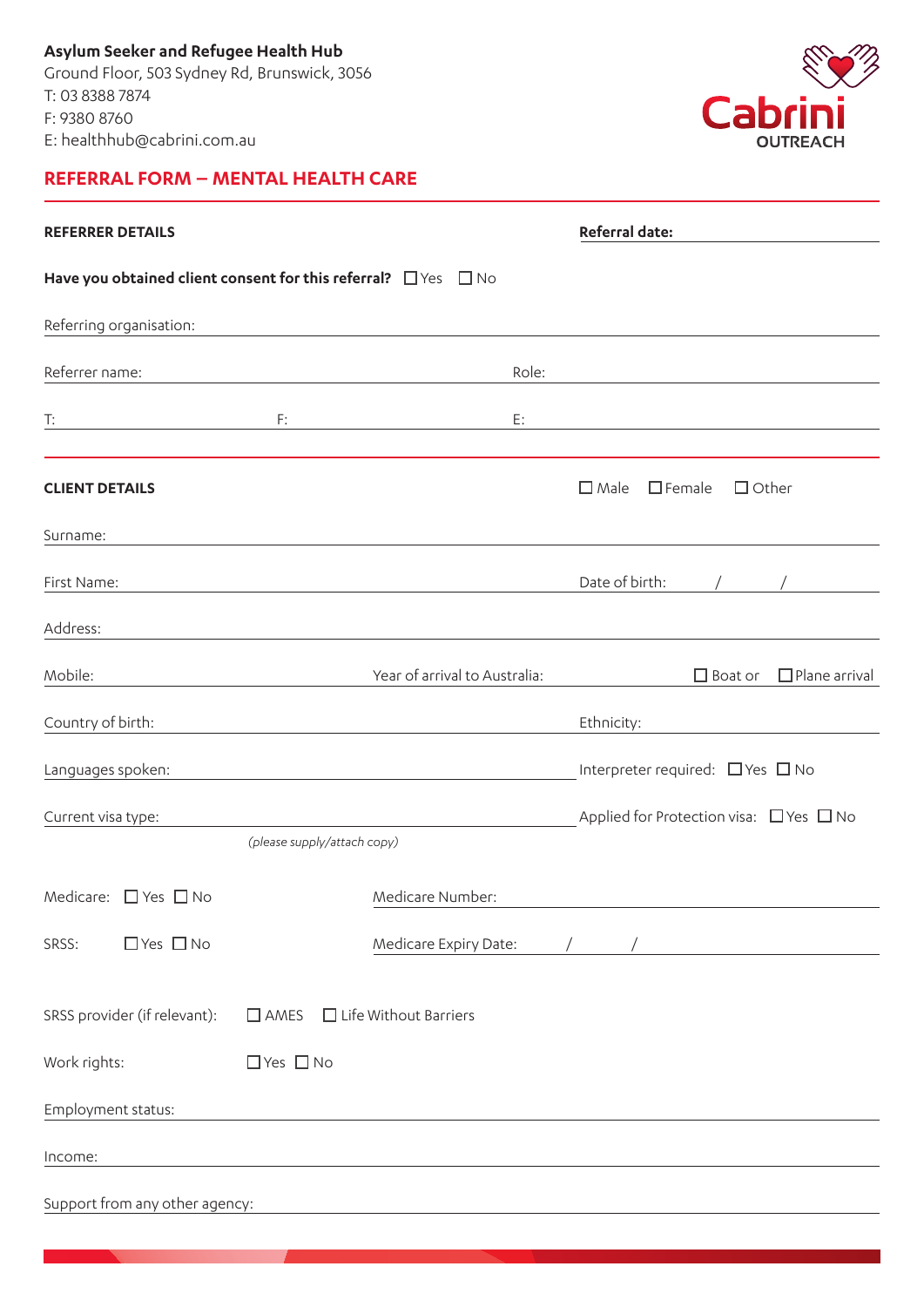**Asylum Seeker and Refugee Health Hub**  Ground Floor, 503 Sydney Rd, Brunswick, 3056 T: 03 8388 7874 F: 9380 8760 E: healthhub@cabrini.com.au



### **REFERRAL FORM – MENTAL HEALTH CARE**

#### **SECTION A: Reason for referral**

For example: mental health support, medication review, concerns regarding self-harm/suicide risk, substance use

Please complete the following STAR – MH tool with the individual:

| Questions                                                                                               |                                                                                                                                                                          |           | <b>Yes</b> |
|---------------------------------------------------------------------------------------------------------|--------------------------------------------------------------------------------------------------------------------------------------------------------------------------|-----------|------------|
| 1.                                                                                                      | Before arriving in Australia, have you ever seen a doctor or health worker, gone to hospital, or taken<br>medicines for your 'nerves'? (i.e. mental or emotional health) |           |            |
| 2.                                                                                                      | Have you often wished you were dead, wanted to kill yourself or ever attempted suicide or harmed<br>yourself?                                                            |           |            |
| If Yes to Q1 or Q2 (Tick)                                                                               |                                                                                                                                                                          |           | <b>Yes</b> |
| "In the last 4 weeks"                                                                                   |                                                                                                                                                                          | <b>No</b> | <b>Yes</b> |
| 3.                                                                                                      | Have you felt very restless, like you can't keep still?                                                                                                                  |           |            |
| 4.                                                                                                      | Have you lost interest in things? (prompt: things you usually enjoy)                                                                                                     |           |            |
| 5.                                                                                                      | Have you worried about going crazy or 'losing your mind'?                                                                                                                |           |            |
| 6.                                                                                                      | Have you felt very fearful? (prompt: scared or afraid)                                                                                                                   |           |            |
| 7.                                                                                                      | Have you felt very trapped or caught? (prompt: like you are trapped in a situation you cannot get out of)                                                                |           |            |
| 8.                                                                                                      | Have you had a lot of pain in your body?                                                                                                                                 |           |            |
| 9.                                                                                                      | Have you felt very worthless? (prompt: like you have no worth or value)                                                                                                  |           |            |
| TOTAL $Q3 - Q9$                                                                                         |                                                                                                                                                                          |           | $Y =$      |
| If 'Yes' to $\geq 2$ of Q3 – Q9 $\rightarrow$ Screen positive = Yes<br><b>Screened positive? (Tick)</b> |                                                                                                                                                                          |           | <b>Yes</b> |

#### **SECTION B - Referrals to psychiatry must have a GP referral letter attached**

Does the client have a GP they have been attending?  $\Box$  Yes  $\Box$  No

GP practice name:  $\blacksquare$ 

Address: